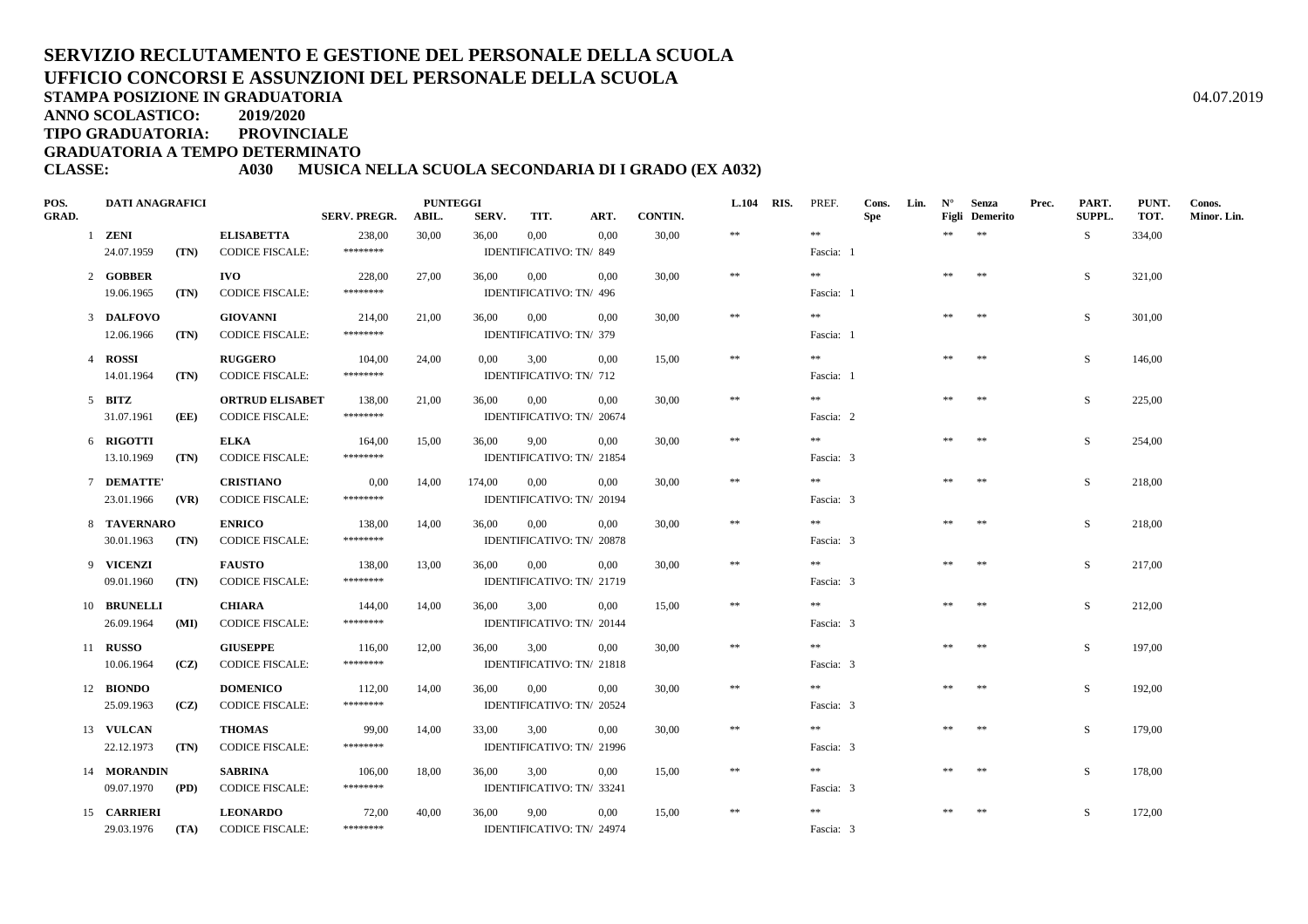# **SERVIZIO RECLUTAMENTO E GESTIONE DEL PERSONALE DELLA SCUOLAUFFICIO CONCORSI E ASSUNZIONI DEL PERSONALE DELLA SCUOLA**

**STAMPA POSIZIONE IN GRADUATORIA**

**ANNO SCOLASTICO:2019/2020**

**TIPO GRADUATORIA: PROVINCIALE**

**GRADUATORIA A TEMPO DETERMINATO**

# **CLASSE: A030 MUSICA NELLA SCUOLA SECONDARIA DI I GRADO (EX A032)**

| POS.         | <b>DATI ANAGRAFICI</b>    |                         |                     | <b>PUNTEGGI</b> |          |                           |          |         | L.104 RIS. | PREF.     | Cons.      | Lin. | $N^{\circ}$ | Senza                 | Prec. | PART.  | PUNT.  | Conos.      |
|--------------|---------------------------|-------------------------|---------------------|-----------------|----------|---------------------------|----------|---------|------------|-----------|------------|------|-------------|-----------------------|-------|--------|--------|-------------|
| <b>GRAD.</b> |                           |                         | <b>SERV. PREGR.</b> | ABIL.           | SERV.    | TIT.                      | ART.     | CONTIN. |            |           | <b>Spe</b> |      |             | <b>Figli</b> Demerito |       | SUPPL. | TOT.   | Minor. Lin. |
|              | 16 DI VITA                | <b>GIUSEPPE</b>         | 84,00               | 14,00           | 36,00    | $0.00\,$                  | 0,00     | 30,00   | $\pm\pm$   | $\pm\pm$  |            |      | $**$        | $\pm\pm$              |       | S      | 164,00 |             |
|              | 05.09.1962<br>(TP)        | <b>CODICE FISCALE:</b>  | ********            |                 |          | IDENTIFICATIVO: TN/ 22658 |          |         |            | Fascia: 3 |            |      |             |                       |       |        |        |             |
|              | 17 MONACHESI              | <b>MONICA</b>           | 58,00               | 40,00           | 36,00    | 3,00                      | $0.00\,$ | 15,00   | $\pm\pm$   | **        |            |      | **          | **                    |       | S      | 152,00 |             |
|              | 31.01.1967<br>(MC)        | <b>CODICE FISCALE:</b>  | ********            |                 |          | IDENTIFICATIVO: TN/ 26429 |          |         |            | Fascia: 3 |            |      |             |                       |       |        |        |             |
|              | 18 SARETTO                | <b>ROBERTO</b>          | 60,00               | 38,00           | 36,00    | 0,00                      | 0,00     | 15,00   | $\ast$     | $\pm\pm$  |            |      | **          | 米米                    |       | S      | 149,00 |             |
|              | 07.10.1975<br>(MC)        | <b>CODICE FISCALE:</b>  | ********            |                 |          | IDENTIFICATIVO: TN/ 26175 |          |         |            | Fascia: 3 |            |      |             |                       |       |        |        |             |
|              | 19 VADAGNINI              | <b>CLAUDIO</b>          | 38,00               | 42,00           | 36,00    | 6.00                      | 0.00     | 15.00   | $\ast$     | $\pm\pm$  |            |      | **          | **                    |       | S      | 137,00 |             |
|              | 18.09.1974<br>(TN)        | <b>CODICE FISCALE:</b>  | ********            |                 |          | IDENTIFICATIVO: TN/ 33306 |          |         |            | Fascia: 3 |            |      |             |                       |       |        |        |             |
|              | 20 CASTELLANI             | <b>MONICA</b>           | 0.00                | 39,00           | 48,00    | 9,00                      | 0.00     | 15.00   | $\ast$     | **        |            |      | $**$        | **                    |       | S      | 111.00 |             |
|              | 26.07.1971 (TN)           | <b>CODICE FISCALE:</b>  | ********            |                 |          | IDENTIFICATIVO: TN/ 32969 |          |         |            | Fascia: 3 |            |      |             |                       |       |        |        |             |
|              | 21 FERRAIOLO              | <b>LUCILLA MARIA GI</b> | 10,00               | 41,00           | 36,00    | 3,00                      | 0.00     | 15,00   | $\ast\ast$ | $\pm\pm$  |            |      | **          | $* *$                 |       | S      | 105,00 |             |
|              | 28.11.1980<br>(NA)        | <b>CODICE FISCALE:</b>  | ********            |                 |          | IDENTIFICATIVO: TN/ 36222 |          |         |            | Fascia: 3 |            |      |             |                       |       |        |        |             |
|              | 22 CATAUDELLA             | <b>MARCO</b>            | 27,00               | 38,00           | 36,00    | 0,00                      | 0.00     | 0,00    | $\ast\ast$ | **        |            |      | **          | **                    |       | S      | 101,00 |             |
|              | $16.01.1978$ (TN)         | <b>CODICE FISCALE:</b>  | ********            |                 |          | IDENTIFICATIVO: TN/ 32973 |          |         |            | Fascia: 3 |            |      |             |                       |       |        |        |             |
|              | 23 BIANCHINI              | <b>ALESSANDRO</b>       | 0,00                | 41,00           | 36,00    | 3,00                      | 0,00     | 15,00   | $\ast\ast$ | $\pm\pm$  |            |      |             | **                    |       | S      | 95,00  |             |
|              | 19.08.1983<br>(TN)        | <b>CODICE FISCALE:</b>  | ********            |                 |          | IDENTIFICATIVO: TN/ 36080 |          |         |            | Fascia: 3 |            |      |             |                       |       |        |        |             |
|              | 24 MICARELLI              | <b>MARIELLA</b>         | 12,00               | 38,00           | 36,00    | $0.00\,$                  | 0.00     | 0,00    | $\ast$     | $\pm\pm$  |            |      | **          | **                    |       | S      | 86,00  |             |
|              | 25.02.1984<br>(TN)        | <b>CODICE FISCALE:</b>  | ********            |                 |          | IDENTIFICATIVO: TN/ 33354 |          |         |            | Fascia: 3 |            |      |             |                       |       |        |        |             |
|              | 25 GROTT                  | <b>ANTONIO</b>          | 74,00               | 12,00           | $0.00\,$ | 0,00                      | 0,00     | 0,00    | $\pm\pm$   | $\pm\pm$  |            |      | $\pm\pm$    | $\pm\pm$              |       | S      | 86,00  |             |
|              | 20.10.1968<br>(TN)        | <b>CODICE FISCALE:</b>  | ********            |                 |          | IDENTIFICATIVO: TN/ 20633 |          |         |            | Fascia: 3 |            |      |             |                       |       |        |        |             |
|              | 26 COSTA                  | <b>ERWIN</b>            | 12,00               | 41,00           | 30,00    | 0,00                      | 0.00     | 0.00    | $\ast\ast$ | **        |            |      | **          | **                    |       | S.     | 83,00  |             |
|              | 05.02.1972<br>(TN)        | <b>CODICE FISCALE:</b>  | ********            |                 |          | IDENTIFICATIVO: TN/ 33003 |          |         |            | Fascia: 3 |            |      |             |                       |       |        |        |             |
|              | 27 CARPITA                | <b>MARCO</b>            | 0,00                | 42,00           | 36,00    | 3,00                      | 0.00     | 0,00    | $\ast\ast$ | $\pm\pm$  |            |      | **          | **                    |       | S      | 81,00  |             |
|              | 31.05.1966<br>(TN)        | <b>CODICE FISCALE:</b>  | ********            |                 |          | IDENTIFICATIVO: TN/ 36099 |          |         |            | Fascia: 3 |            |      |             |                       |       |        |        |             |
|              | 28 ASTE                   | <b>FRANCESCA</b>        | 12,00               | 34,00           | 32,00    | 3,00                      | 0.00     | 0,00    | $\pm\pm$   | $\pm\pm$  |            |      |             | **                    |       | S      | 81,00  |             |
|              | 08.04.1976<br>(TN)        | <b>CODICE FISCALE:</b>  | ********            |                 |          | IDENTIFICATIVO: TN/ 36209 |          |         |            | Fascia: 3 |            |      |             |                       |       |        |        |             |
|              | 29 MATASSONI              | <b>SILVIA</b>           | 0,00                | 42,00           | 36,00    | 3.00                      | 0.00     | 0.00    | $\pm\pm$   | **        |            |      | **          | $\pm\pm$              |       | S      | 81,00  |             |
|              | 02.10.1963<br>(TN)        | <b>CODICE FISCALE:</b>  | ********            |                 |          | IDENTIFICATIVO: TN/ 36182 |          |         |            | Fascia: 3 |            |      |             |                       |       |        |        |             |
|              | 30 MASSETTI               | <b>VALENTINA</b>        | 0,00                | 40,00           | 36,00    | 3,00                      | 0,00     | 0,00    | $\ast\ast$ | $\pm\pm$  |            |      | **          | $\pm\pm$              |       | S      | 79,00  |             |
|              | 22.05.1984<br><b>(BS)</b> | <b>CODICE FISCALE:</b>  | ********            |                 |          | IDENTIFICATIVO: TN/33351  |          |         |            | Fascia: 3 |            |      |             |                       |       |        |        |             |

A  $04.07.2019$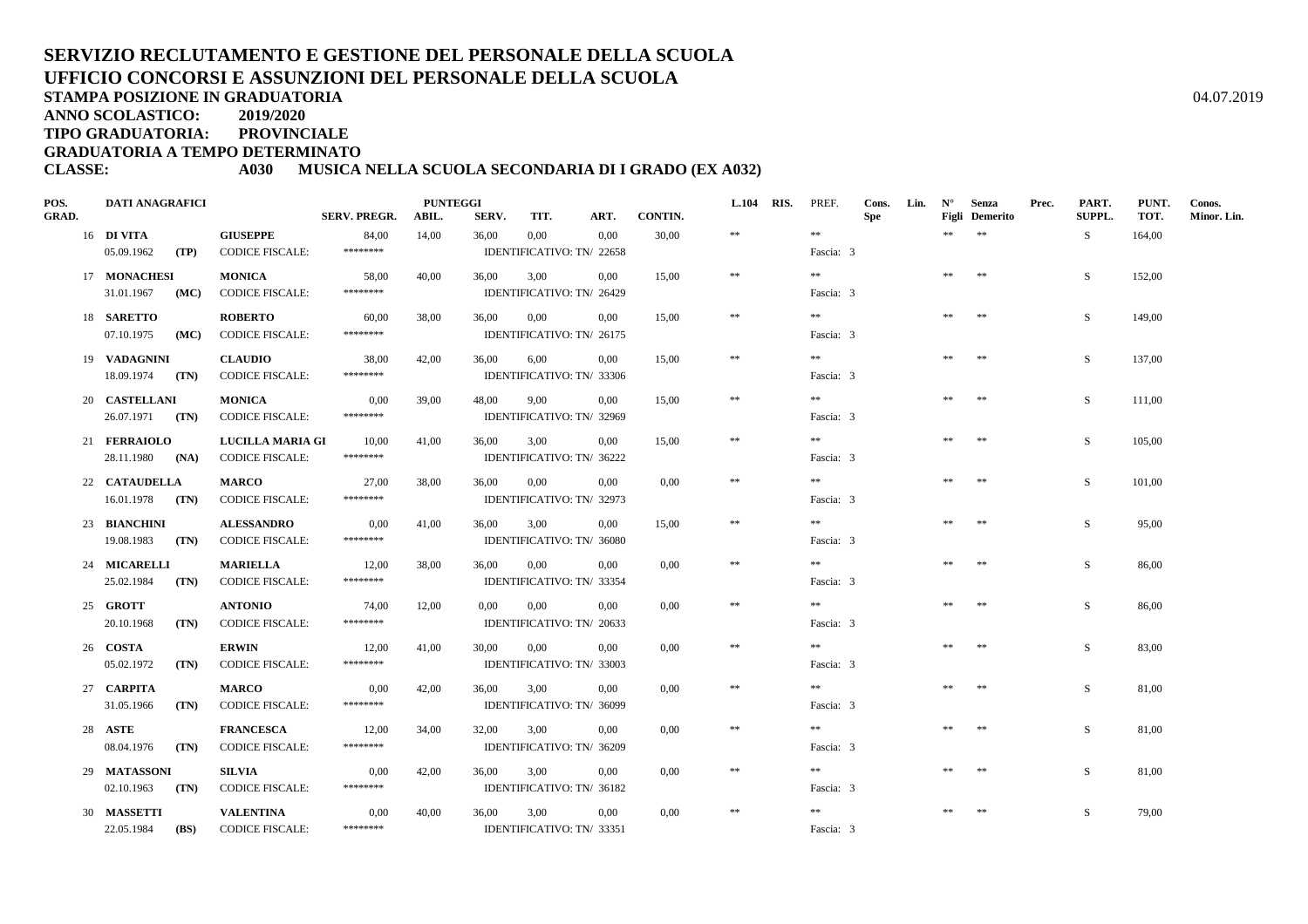# **SERVIZIO RECLUTAMENTO E GESTIONE DEL PERSONALE DELLA SCUOLAUFFICIO CONCORSI E ASSUNZIONI DEL PERSONALE DELLA SCUOLA**

**STAMPA POSIZIONE IN GRADUATORIA**

**ANNO SCOLASTICO:2019/2020**

**TIPO GRADUATORIA: PROVINCIALE**

**GRADUATORIA A TEMPO DETERMINATO**

# **CLASSE: A030 MUSICA NELLA SCUOLA SECONDARIA DI I GRADO (EX A032)**

| POS.<br><b>GRAD.</b> | <b>DATI ANAGRAFICI</b> |      |                        | <b>SERV. PREGR.</b> | <b>PUNTEGGI</b><br>ABIL. | SERV. | TIT.                      | ART.     | CONTIN. | <b>L.104</b> | RIS. | PREF.     | Cons.<br>Spe | Lin. | $N^{\circ}$ | Senza<br>Figli Demerito | Prec. | PART.<br><b>SUPPL.</b> | PUNT.<br>TOT. | Conos.<br>Minor. Lin. |
|----------------------|------------------------|------|------------------------|---------------------|--------------------------|-------|---------------------------|----------|---------|--------------|------|-----------|--------------|------|-------------|-------------------------|-------|------------------------|---------------|-----------------------|
|                      | 31 GRIFFO              |      | <b>MARIAISABELLA</b>   | 25,00               | 13,00                    | 24,00 | 0.00                      | 0.00     | 0.00    | **           |      | **        |              |      | **          | **                      |       | S                      | 62,00         |                       |
|                      | 30.08.1967             | (NA) | <b>CODICE FISCALE:</b> | ********            |                          |       | IDENTIFICATIVO: TN/ 36211 |          |         |              |      | Fascia: 3 |              |      |             |                         |       |                        |               |                       |
|                      | 32 ANGELI              |      | <b>NADIA</b>           | 0,00                | 40,00                    | 22,00 | 0.00                      | 0.00     | 0.00    | $\pm\pm$     |      | **        |              |      | **          | **                      |       | S                      | 62,00         |                       |
|                      | 20.08.1975             | (TN) | <b>CODICE FISCALE:</b> | ********            |                          |       | IDENTIFICATIVO: TN/ 32723 |          |         |              |      | Fascia: 3 |              |      |             |                         |       |                        |               |                       |
|                      | 33 CAINELLI            |      | <b>DORA</b>            | 12,00               | 42,00                    | 0.00  | 0.00                      | 0.00     | 0.00    | **           |      | **        |              |      | **          | **                      |       | S                      | 54,00         |                       |
|                      | 30.11.1973             | (TN) | <b>CODICE FISCALE:</b> | ********            |                          |       | IDENTIFICATIVO: TN/ 30341 |          |         |              |      | Fascia: 3 |              |      |             |                         |       |                        |               |                       |
|                      | 34 <b>ZENI</b>         |      | GAIA                   | 0.00                | 14,00                    | 18,00 | 0.00                      | 0.00     | 15,00   | **           |      | **        |              |      |             | **                      |       | S                      | 47,00         |                       |
|                      | 30.09.1974             | (TN) | <b>CODICE FISCALE:</b> | ********            |                          |       | IDENTIFICATIVO: TN/ 26192 |          |         |              |      | Fascia: 3 |              |      |             |                         |       |                        |               |                       |
|                      | 35 MOSER               |      | <b>VALENTINA</b>       | 0.00                | 41,00                    | 0.00  | 3.00                      | 0.00     | 0.00    | **           |      | **        |              |      | **          | **                      |       | S                      | 44,00         |                       |
|                      | 23.02.1983             | (TN) | <b>CODICE FISCALE:</b> | ********            |                          |       | IDENTIFICATIVO: TN/ 36204 |          |         |              |      | Fascia: 3 |              |      |             |                         |       |                        |               |                       |
|                      | 36 MOSER               |      | <b>MARIA</b>           | 0,00                | 42,00                    | 2,00  | 0.00                      | 0.00     | 0.00    | $\pm\pm$     |      | **        |              |      | **          | **                      |       | S                      | 44,00         |                       |
|                      | 03.03.1985             | (TN) | <b>CODICE FISCALE:</b> | ********            |                          |       | IDENTIFICATIVO: TN/ 36191 |          |         |              |      | Fascia: 3 |              |      |             |                         |       |                        |               |                       |
|                      | 37 CAMPAGNA            |      | <b>EMILIA</b>          | 19,00               | 18,00                    | 0,00  | 6.00                      | 0.00     | 0.00    | **           |      | **        |              |      |             |                         |       | S                      | 43,00         |                       |
|                      | 14.04.1975             | (TN) | <b>CODICE FISCALE:</b> | ********            |                          |       | IDENTIFICATIVO: TN/ 30224 |          |         |              |      | Fascia: 3 |              |      |             |                         |       |                        |               |                       |
|                      | 38 CIURLETTI           |      | <b>VERONICA</b>        | 0.00                | 42,00                    | 0,00  | 0.00                      | $0.00\,$ | 0.00    | **           |      | **        |              |      | **          | **                      |       | S                      | 42,00         |                       |
|                      | 29.04.1984             | (TN) | <b>CODICE FISCALE:</b> | ********            |                          |       | IDENTIFICATIVO: TN/ 33330 |          |         |              |      | Fascia: 3 |              |      |             |                         |       |                        |               |                       |

A  $04.07.2019$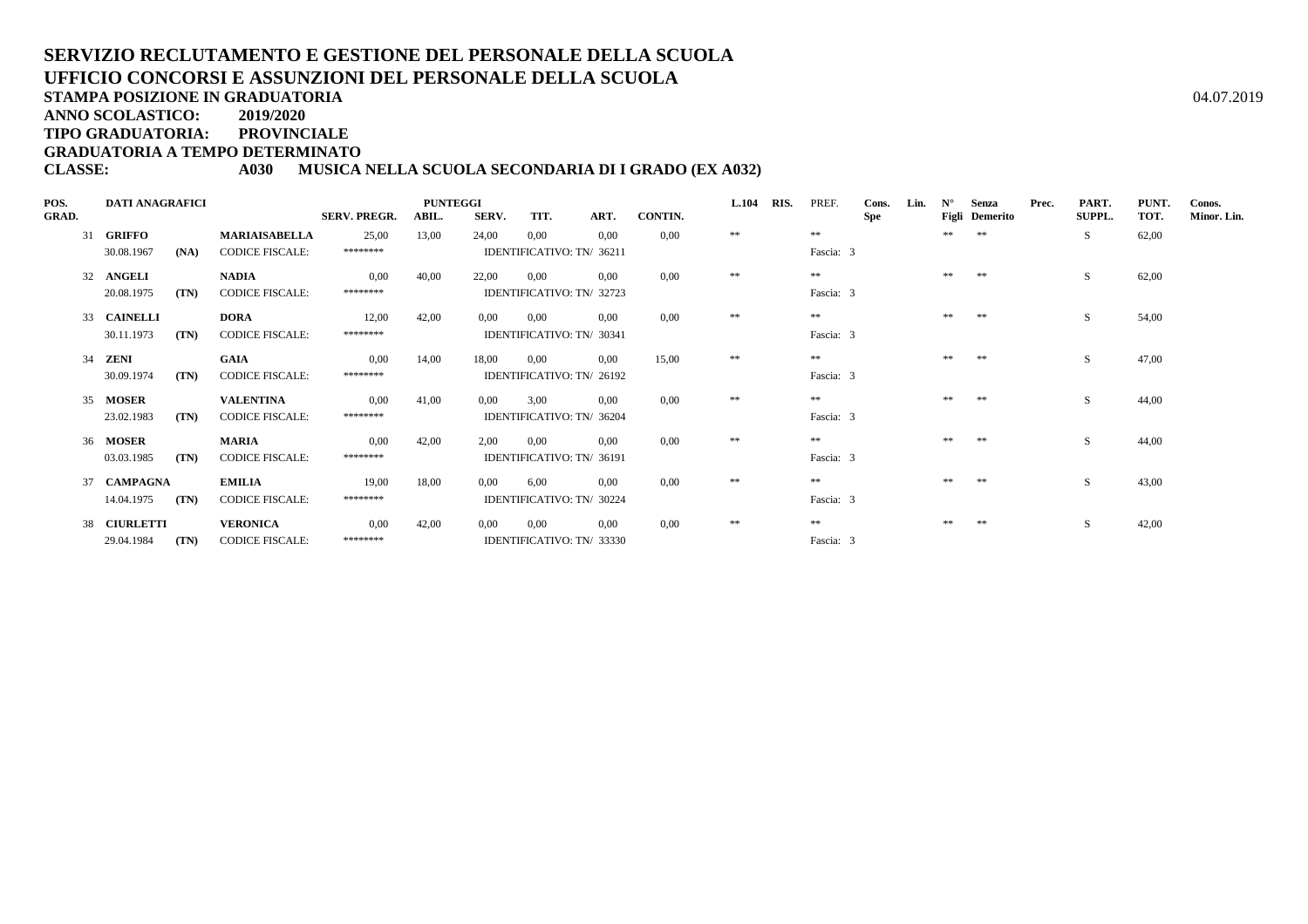# **SERVIZIO RECLUTAMENTO E GESTIONE DEL PERSONALE DELLA SCUOLAUFFICIO CONCORSI E ASSUNZIONI DEL PERSONALE DELLA SCUOLASTAMPA POSIZIONE IN GRADUATORIA**A  $04.07.2019$

**ANNO SCOLASTICO:2019/2020**

**TIPO GRADUATORIA: PROVINCIALE**

**GRADUATORIA A TEMPO DETERMINATO**

# **CLASSE: AA25 LINGUA INGLESE E SEC.LINGUA COMUNITARIA I GRADO (FRANCESE)**

| POS.         | DATI ANAGRAFICI |      |                        |                     | <b>PUNTEGGI</b> |              |      |                           |         | 1.104 | RIS. | PREF.    | Cons.      | Lin. |    | Senza                 | Prec. | PART.         | PUNT. | Conos.      |
|--------------|-----------------|------|------------------------|---------------------|-----------------|--------------|------|---------------------------|---------|-------|------|----------|------------|------|----|-----------------------|-------|---------------|-------|-------------|
| <b>GRAD.</b> |                 |      |                        | <b>SERV. PREGR.</b> | ABIL.           | <b>SERV.</b> | TIT. | ART.                      | CONTIN. |       |      |          | <b>Spe</b> |      |    | <b>Figli</b> Demerito |       | <b>SUPPL.</b> | TOT.  | Minor. Lin. |
|              | ZOINA           |      | <b>FLAVIA</b>          | 0,00                | 16,00           | 0,00         | 3,00 | 0.00                      | 15,00   | **    |      | $\pm\pm$ |            |      | ** | **                    |       |               | 34,00 |             |
|              | 13.08.1973      | (TN) | <b>CODICE FISCALE:</b> | ********            |                 |              |      | IDENTIFICATIVO: TN/33193  |         |       |      | Fascia:  |            |      |    |                       |       |               |       |             |
|              | <b>DE NALE</b>  |      | <b>ANNA RITA</b>       | 1,00                | 15,00           | 0.00         | 3,00 | 0.00                      | 0.00    | **    |      | **       |            |      | ** | **                    |       |               | 19,00 |             |
|              | 29.09.1963      | (EE  | <b>CODICE FISCALE:</b> | ********            |                 |              |      | IDENTIFICATIVO: TN/ 32745 |         |       |      | Fascia:  |            |      |    |                       |       |               |       |             |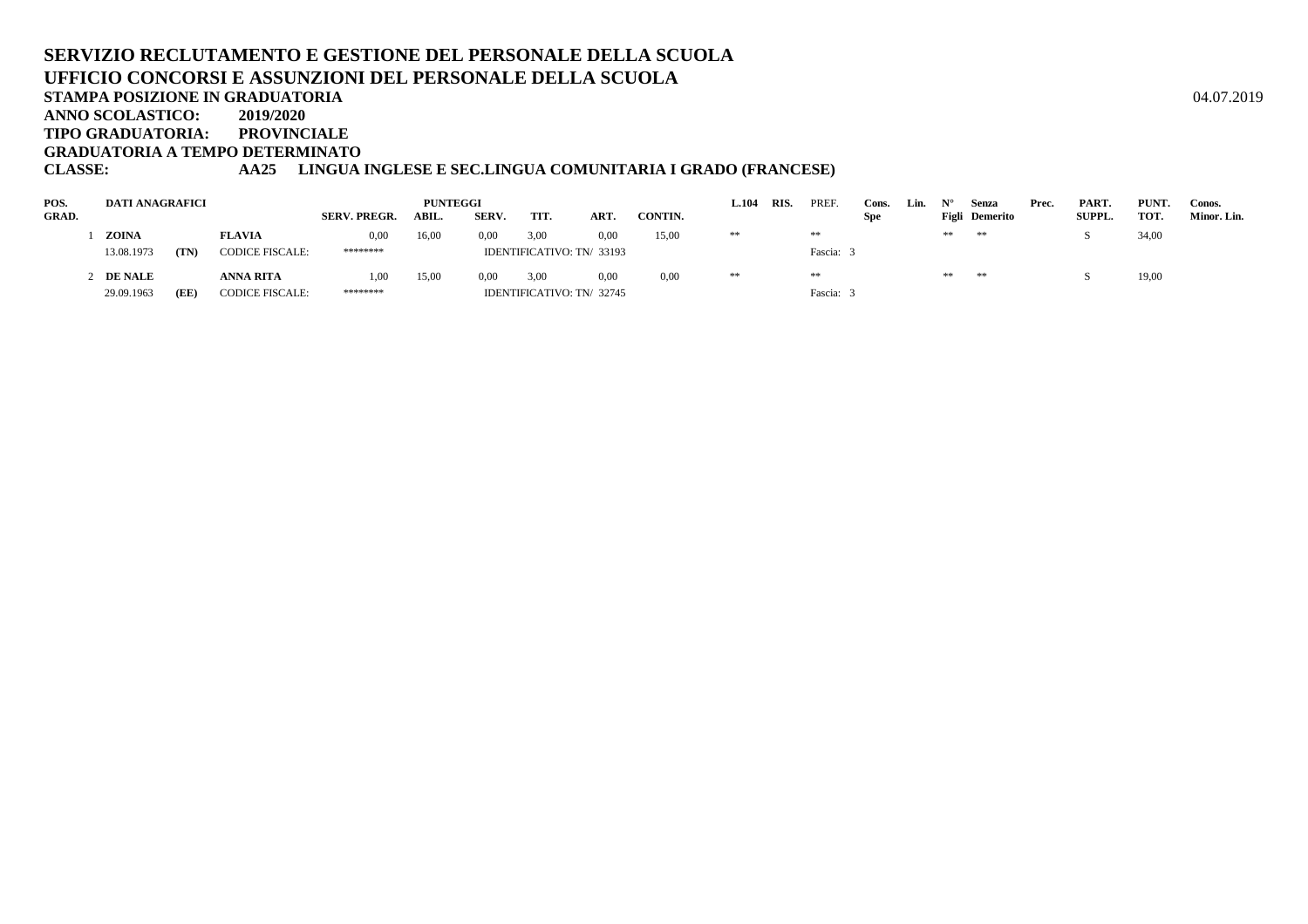## **SERVIZIO RECLUTAMENTO E GESTIONE DEL PERSONALE DELLA SCUOLAUFFICIO CONCORSI E ASSUNZIONI DEL PERSONALE DELLA SCUOLASTAMPA POSIZIONE IN GRADUATORIA**A  $04.07.2019$ **ANNO SCOLASTICO: 2019/2020 TIPO GRADUATORIA: PROVINCIALE GRADUATORIA A TEMPO DETERMINATOCLASSE: AA56 ARPA (EX AA77)**

| POS.         | <b>DATI ANAGRAFICI</b> |      |                        |                     | PUNTEGGI |       |                          |            |         | 104 | <b>RIS</b> | PREF    | Cons. | Lin. |    | Senza          | Prec. | PART.         | PUNT. | Conos.      |
|--------------|------------------------|------|------------------------|---------------------|----------|-------|--------------------------|------------|---------|-----|------------|---------|-------|------|----|----------------|-------|---------------|-------|-------------|
| <b>GRAD.</b> |                        |      |                        | <b>SERV. PREGR.</b> | ABIL.    | SERV. | TIT.                     | <b>ART</b> | CONTIN. |     |            |         | Spe-  |      |    | Figli Demerito |       | <b>SUPPL.</b> | TOT.  | Minor. Lin. |
|              | <b>OSTUN</b>           |      | <b>ANTONIO</b>         | 0.00                | 0,00     | 46.50 | 22,00                    | 0.00       | 0,00    |     |            |         |       |      | ** | **             |       |               | 68,50 |             |
|              | 28.12.1986             | (BA) | <b>CODICE FISCALE:</b> | ********            |          |       | IDENTIFICATIVO: TN/44369 |            |         |     |            | Fascia: |       |      |    |                |       |               |       |             |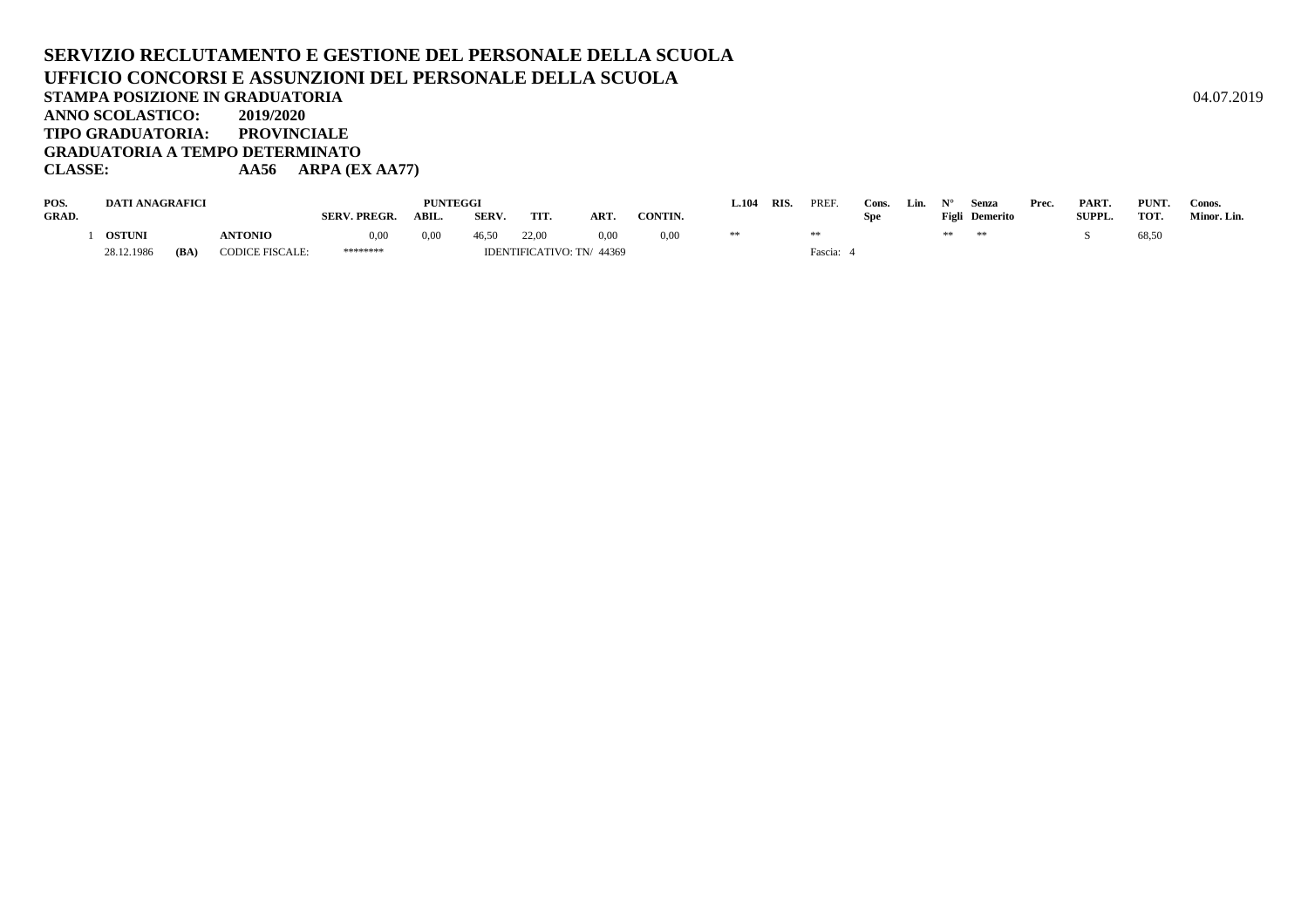### **SERVIZIO RECLUTAMENTO E GESTIONE DEL PERSONALE DELLA SCUOLAUFFICIO CONCORSI E ASSUNZIONI DEL PERSONALE DELLA SCUOLASTAMPA POSIZIONE IN GRADUATORIA**A  $04.07.2019$ **ANNO SCOLASTICO:2019/2020**

**TIPO GRADUATORIA: PROVINCIALE**

**GRADUATORIA A TEMPO DETERMINATO**

# **CLASSE: AB56 STRUMENTO MUSICALE I GRADO (CHITARRA) (EX AB77)**

| POS.  | <b>DATI ANAGRAFICI</b> |      |                        |                     | <b>PUNTEGGI</b> |        |       |                           |         | 1.104 | <b>RIS</b> | PREF    | Cons.      | Lin. |    | Senza                 | Prec. | PART.         | PUNT.  | Conos.      |
|-------|------------------------|------|------------------------|---------------------|-----------------|--------|-------|---------------------------|---------|-------|------------|---------|------------|------|----|-----------------------|-------|---------------|--------|-------------|
| GRAD. |                        |      |                        | <b>SERV. PREGR.</b> | ABIL.           | SERV.  | TIT.  | <b>ART</b>                | CONTIN. |       |            |         | <b>Spe</b> |      |    | <b>Figli</b> Demerito |       | <b>SUPPL.</b> | TOT.   | Minor. Lin. |
|       | <b>TONOLLI</b>         |      | <b>MAURO</b>           | 24,00               | 0,00            | 30.00  | 19,00 | 26,70                     | 15,00   | **    |            | **      |            |      | ** | $* *$                 |       |               | 114,70 |             |
|       | 28.07.1985             | (TN) | <b>CODICE FISCALE:</b> | ********            |                 |        |       | IDENTIFICATIVO: TN/ 36172 |         |       |            | Fascia: |            |      |    |                       |       |               |        |             |
|       | <b>FRIZZERA</b>        |      | <b>ENZO</b>            | 0,00                | 0,00            | 102.00 | 13,00 | 0.00                      | 15,00   | **    |            | **      |            |      | ** | **                    |       |               | 130,00 |             |
|       | 02.11.1971             | (TN) | <b>CODICE FISCALE:</b> | ********            |                 |        |       | IDENTIFICATIVO: TN/0      |         |       |            | Fascia: |            |      |    |                       |       |               |        |             |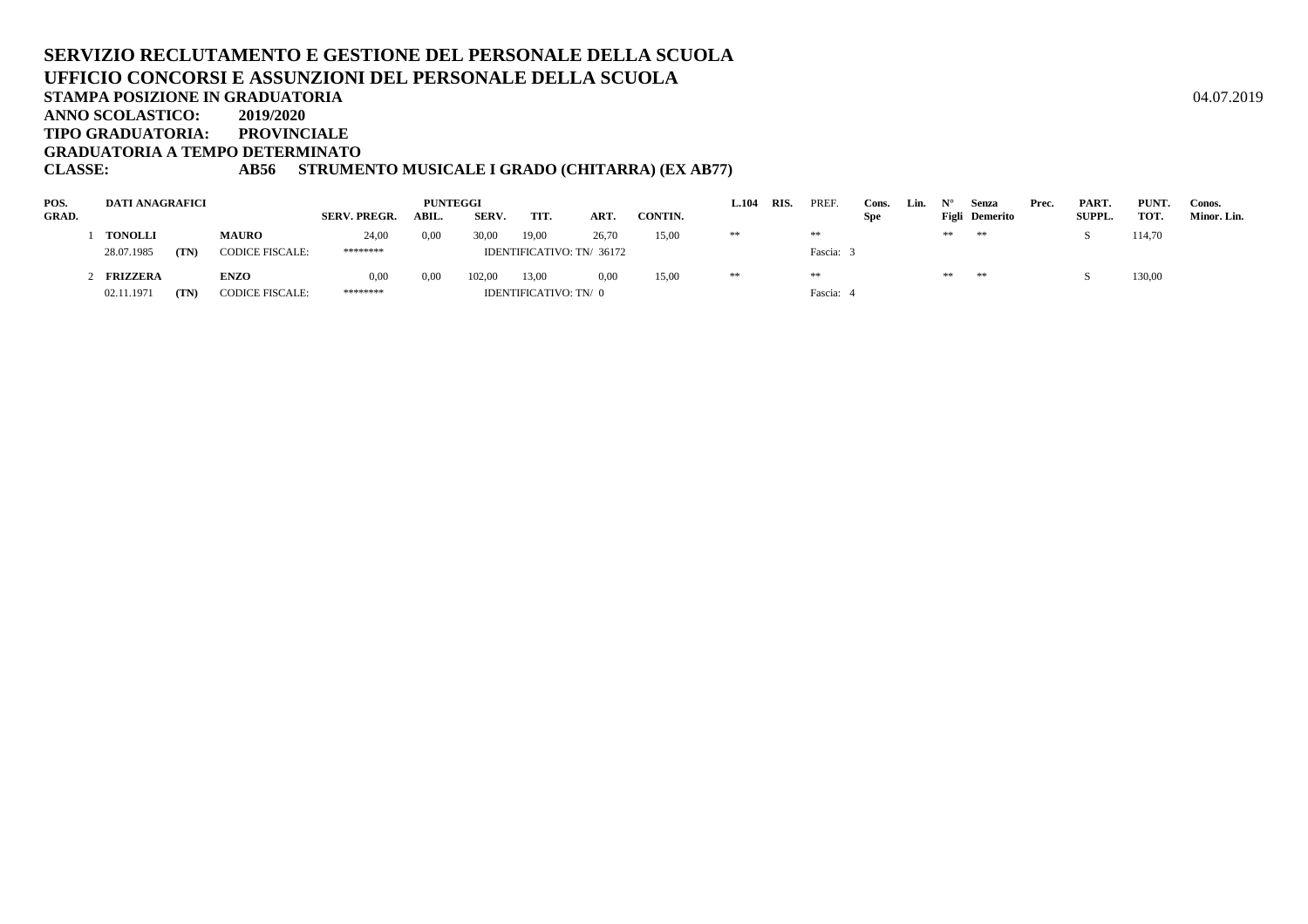## **SERVIZIO RECLUTAMENTO E GESTIONE DEL PERSONALE DELLA SCUOLAUFFICIO CONCORSI E ASSUNZIONI DEL PERSONALE DELLA SCUOLASTAMPA POSIZIONE IN GRADUATORIA**A  $04.07.2019$ **ANNO SCOLASTICO: 2019/2020 TIPO GRADUATORIA: PROVINCIALE GRADUATORIA A TEMPO DETERMINATOCLASSE: AE56 STRUMENTO MUSICALE I GRADO (FAGOTTO) (EX AE77)**

| POS.         | <b>DATI ANAGRAFICI</b> |      |                        |                     | <b>PUNTEGGI</b> |              |                          |      |         | $-.104$ | RIS. | <b>PREF</b> | Cons. | Lin. |    | Senza          | Prec. | PART.         | PUNT. | Conos.      |
|--------------|------------------------|------|------------------------|---------------------|-----------------|--------------|--------------------------|------|---------|---------|------|-------------|-------|------|----|----------------|-------|---------------|-------|-------------|
| <b>GRAD.</b> |                        |      |                        | <b>SERV. PREGR.</b> | ABIL.           | <b>SERV.</b> | TIT                      | ART. | CONTIN. |         |      |             | Spe   |      |    | Figli Demerito |       | <b>SUPPL.</b> | TOT.  | Minor. Lin. |
|              | <b>FILOSI</b>          |      | <b>PAOLO</b>           | 0.00                | 0.00            | 0.00         | 18,00                    | 0,00 | 0,00    |         |      |             |       |      | ** | **             |       |               | 18,00 |             |
|              | 28.08.1985             | (TN) | <b>CODICE FISCALE:</b> | ********            |                 |              | IDENTIFICATIVO: TN/44393 |      |         |         |      | Fascia:     |       |      |    |                |       |               |       |             |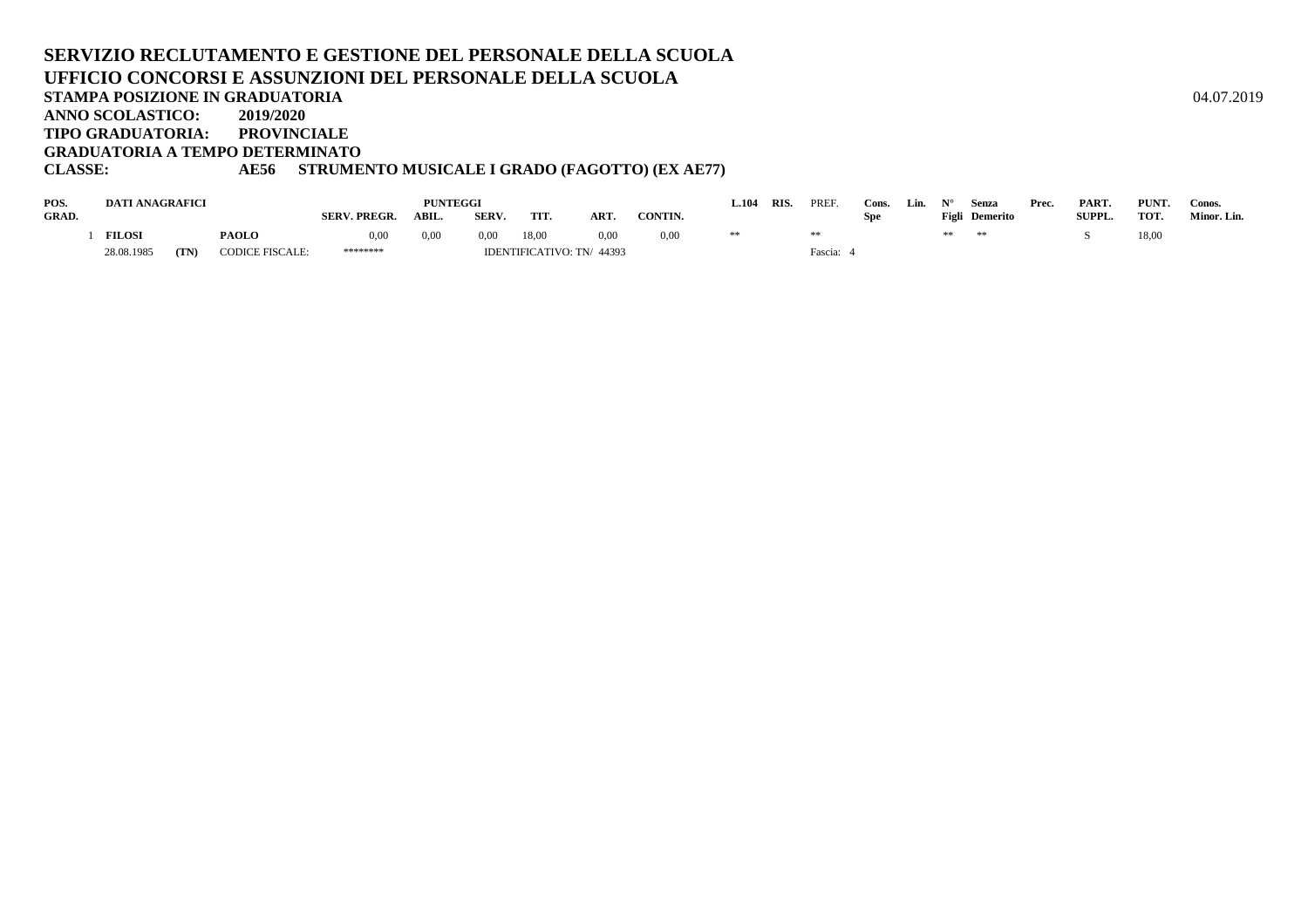## **SERVIZIO RECLUTAMENTO E GESTIONE DEL PERSONALE DELLA SCUOLAUFFICIO CONCORSI E ASSUNZIONI DEL PERSONALE DELLA SCUOLASTAMPA POSIZIONE IN GRADUATORIA**A  $04.07.2019$ **ANNO SCOLASTICO: 2019/2020 TIPO GRADUATORIA: PROVINCIALE GRADUATORIA A TEMPO DETERMINATOCLASSE: AG56 STRUMENTO MUSICALE I GRADO (FLAUTO) (EX AG77)**

| POS.         | <b>DATI ANAGRAFICI</b> |      |                        |                     | <b>PUNTEGGI</b> |       |                           |            |               | .104 | <b>RIS</b> | PREF    | Cons | Lin. |       | Senza    | Prec. | PART.         | PUNT.  | Conos.      |
|--------------|------------------------|------|------------------------|---------------------|-----------------|-------|---------------------------|------------|---------------|------|------------|---------|------|------|-------|----------|-------|---------------|--------|-------------|
| <b>GRAD.</b> |                        |      |                        | <b>SERV. PREGR.</b> | <b>ABIL.</b>    | SERV. | TIT.                      | <b>ART</b> | <b>CONTIN</b> |      |            |         | Spe  |      | Figli | Demerito |       | <b>SUPPL.</b> | TOT.   | Minor. Lin. |
|              | <b>RIGOTTI</b>         |      | <b>ELKA</b>            | 138,00              | 0,00            | 18,00 | 21,00                     | 66,00      | 30,00         |      |            |         |      |      | **    | **       |       |               | 273,00 |             |
|              | 13.10.1969             | (TN) | <b>CODICE FISCALE:</b> | ********            |                 |       | IDENTIFICATIVO: TN/ 21854 |            |               |      |            | Fascia: |      |      |       |          |       |               |        |             |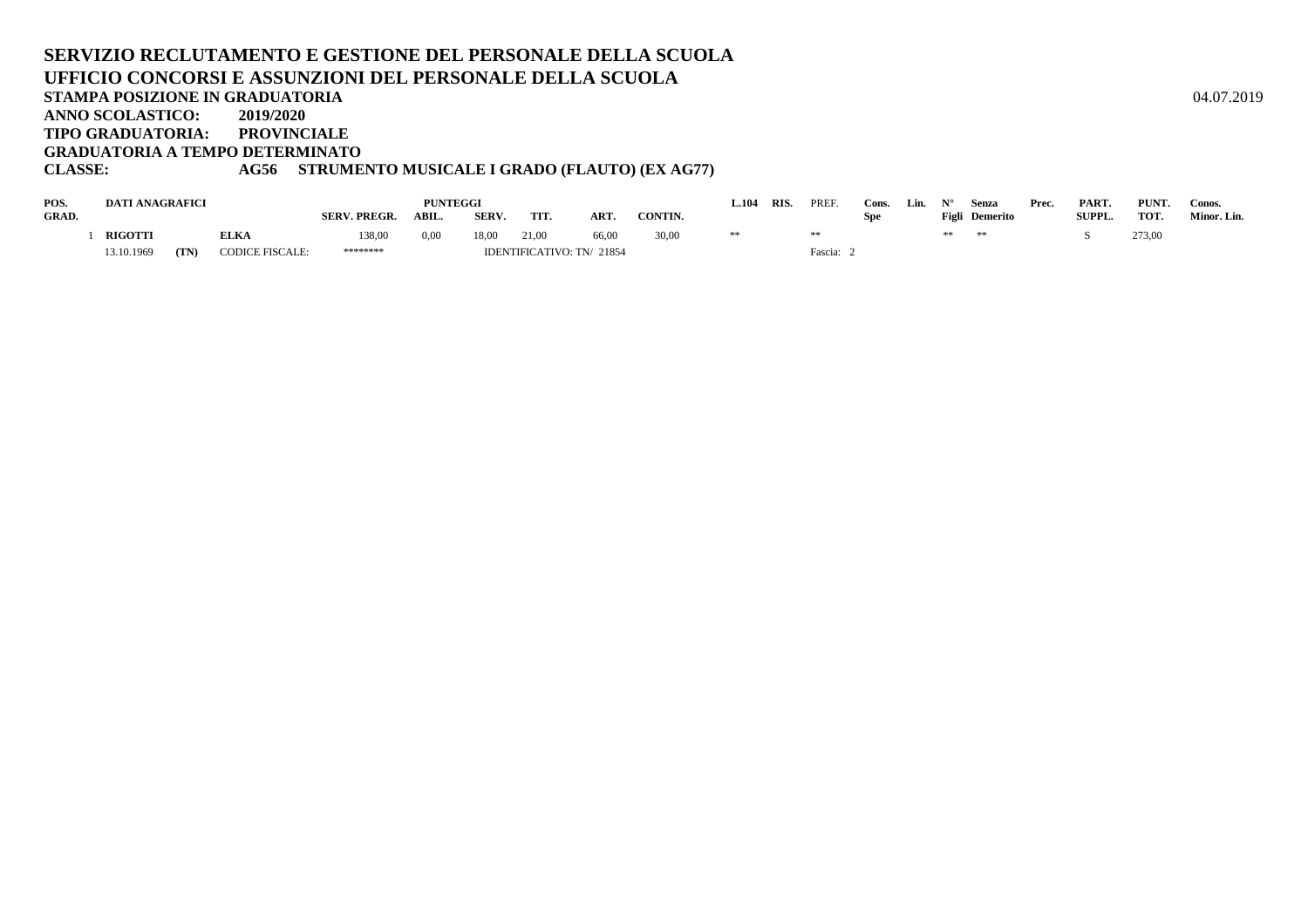#### **SERVIZIO RECLUTAMENTO E GESTIONE DEL PERSONALE DELLA SCUOLAUFFICIO CONCORSI E ASSUNZIONI DEL PERSONALE DELLA SCUOLASTAMPA POSIZIONE IN GRADUATORIA**A  $04.07.2019$ **ANNO SCOLASTICO: 2019/2020PROVINCIALE TIPO GRADUATORIA: GRADUATORIA A TEMPO DETERMINATOCLASSE: AJ56 STRUMENTO MUSICALE I GRADO (PIANOFORTE) (EX AJ77)**

#### **POS. DATI ANAGRAFICI PUNTEGGI L.104RIS.** PREF. Cons. Lin.  $N^{\circ}$  Senza Prec. PART. PUNT. Conos. Spe Figli Demerito SUPPL. TOT. Minor. Lin. **GRAD. SERV. PREGR. ABIL. SERV. TIT. ART. CONTIN. Spe** $F$ **igli Demerito** 1 CAMPAGNA 1 **CAMPAGNA EMILIA** 75,00 0,00 0,00 15,00 0,00 0,00 \*\* \*\* \*\* \*\* \*\* S 90,00 14.04.1975 (TN) **(TN)** CODICE FISCALE: \*\*\*\*\*\*\*\* IDENTIFICATIVO: TN/ <sup>30224</sup> Fascia: 3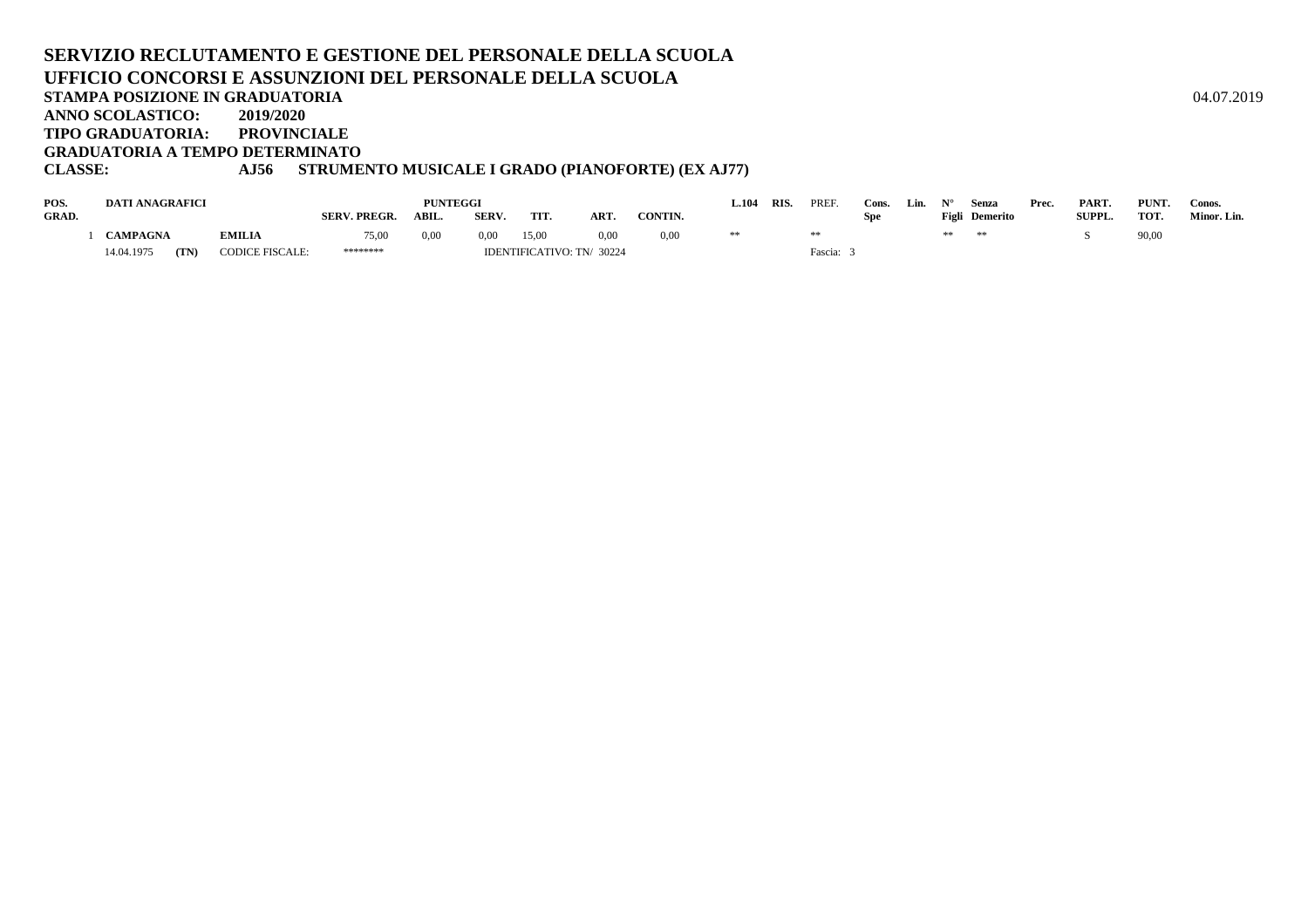#### **SERVIZIO RECLUTAMENTO E GESTIONE DEL PERSONALE DELLA SCUOLAUFFICIO CONCORSI E ASSUNZIONI DEL PERSONALE DELLA SCUOLASTAMPA POSIZIONE IN GRADUATORIA**A  $04.07.2019$ **ANNO SCOLASTICO:2019/2020**

**TIPO GRADUATORIA: PROVINCIALE**

**GRADUATORIA A TEMPO DETERMINATO**

# **CLASSE: AL56 STRUMENTO MUSICALE I GRADO (TROMBA) (EX AL77)**

| POS.         | DATI ANAGRAFICI |      |                        |                     | <b>PUNTEGGI</b> |       |       |                           |         | L.104 | RIS. | PREF.   | Cons.      | Lin. |    | Senza          | Prec. | PART.         | PUNT. | Conos.      |
|--------------|-----------------|------|------------------------|---------------------|-----------------|-------|-------|---------------------------|---------|-------|------|---------|------------|------|----|----------------|-------|---------------|-------|-------------|
| <b>GRAD.</b> |                 |      |                        | <b>SERV. PREGR.</b> | ABIL.           | SERV. | TIT.  | ART.                      | CONTIN. |       |      |         | <b>Spe</b> |      |    | Figli Demerito |       | <b>SUPPL.</b> | TOT.  | Minor. Lin. |
|              | <b>DALFOVO</b>  |      | <b>GIOVANNI</b>        | 56,00               | 0,00            | 0.00  | 11.00 | 0.00 <sub>1</sub>         | 30,00   | **    |      | **      |            |      | ** | **             |       |               | 96,50 |             |
|              | 12.06.1966      | (TN) | <b>CODICE FISCALE:</b> | ********            |                 |       |       | IDENTIFICATIVO: TN/ 379   |         |       |      | Fascia: |            |      |    |                |       |               |       |             |
|              | TAMANINI        |      | <b>EMILIANO</b>        | 48,00               | 0.00            | 0.00  | 15.00 | 0.00                      | 0.00    | **    |      | **      |            |      | ** | **             |       |               | 63,25 |             |
|              | 10.10.1976      | (TN) | <b>CODICE FISCALE:</b> | ********            |                 |       |       | IDENTIFICATIVO: TN/ 36171 |         |       |      | Fascia: |            |      |    |                |       |               |       |             |